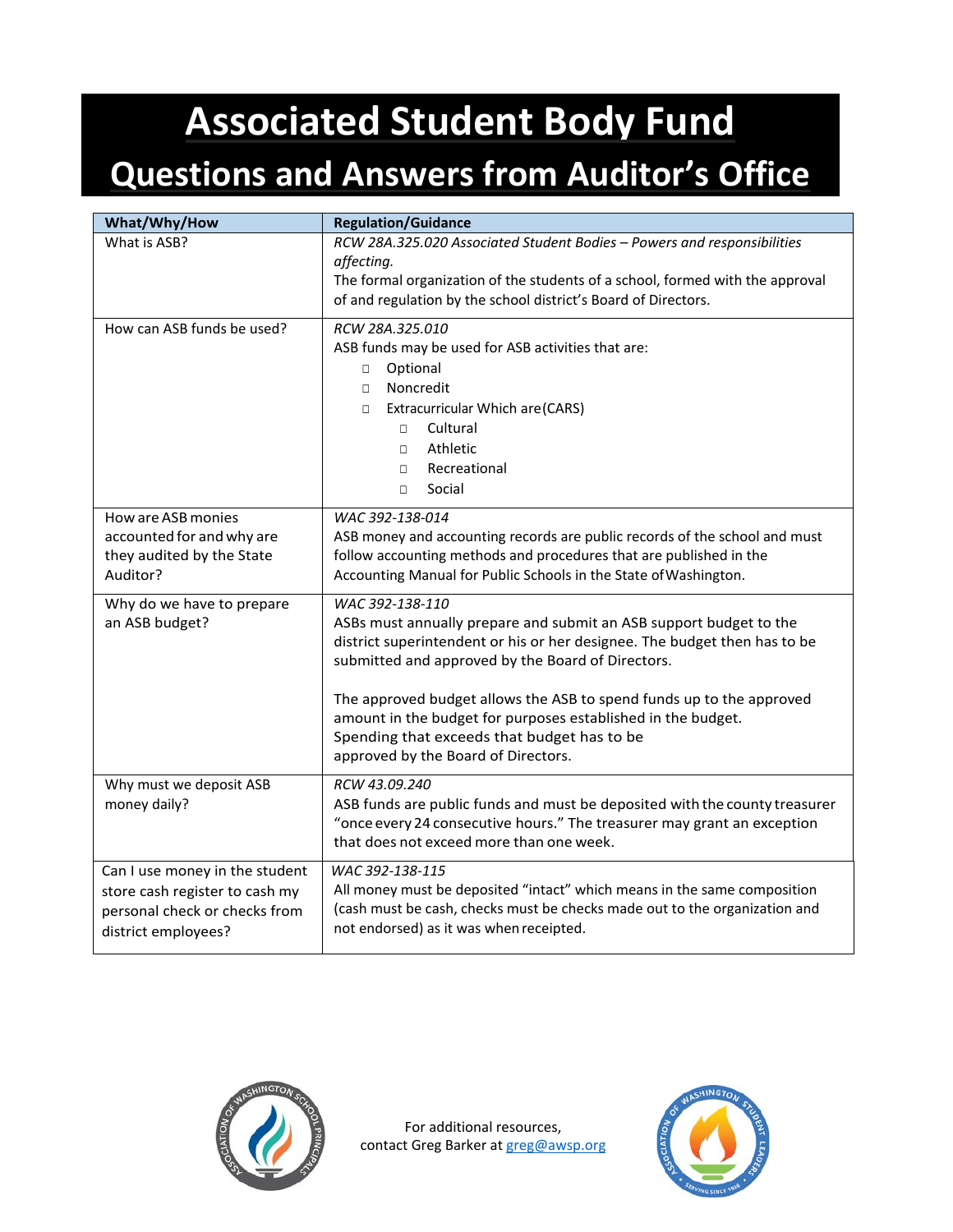| What/Why/How                                                                                          | <b>Regulation/Guidance</b>                                                                                                                                                                                                                                                                                                                                                                                                                                                                                                                                                                        |
|-------------------------------------------------------------------------------------------------------|---------------------------------------------------------------------------------------------------------------------------------------------------------------------------------------------------------------------------------------------------------------------------------------------------------------------------------------------------------------------------------------------------------------------------------------------------------------------------------------------------------------------------------------------------------------------------------------------------|
| Can the Booster Club raffle<br>parking spaces for seniors and                                         | No, Multiple part answer. Use of District capital assets for ASB.<br>1. Potential gambling by minors. No one under 18 years of age may                                                                                                                                                                                                                                                                                                                                                                                                                                                            |
| let the parents decorate them?                                                                        | purchase a raffle ticket under WAC 230-06-010                                                                                                                                                                                                                                                                                                                                                                                                                                                                                                                                                     |
|                                                                                                       | 2.<br>The Booster club cannot benefit from the sale or lease of a District<br>asset (the parking lot).                                                                                                                                                                                                                                                                                                                                                                                                                                                                                            |
|                                                                                                       | 3.<br>The District can charge for the use of the parking spots (parking<br>passes) and must deposit the funds into the Capital Projects Fundor<br>Debt Service Fund, except for moneys required to be expended for<br>maintenance, which must be deposited in the General Fund per the<br>School District Accounting Manual.<br>(RCW28A.335.070)                                                                                                                                                                                                                                                  |
| Can we allow all staff free                                                                           | RCW 28A.325.010                                                                                                                                                                                                                                                                                                                                                                                                                                                                                                                                                                                   |
| admission to games? We want<br>to increase school spirit and<br>show support at our sports<br>events. | When charging admission for an event, only staff who are working the event<br>may be admitted without charge. There should be a list at the gate with the<br>staff and their assigned responsibility during the game. Admission of all staff<br>would be considered a gifting of public funds.                                                                                                                                                                                                                                                                                                    |
| Why must we deposit ASB                                                                               | RCW 39.58.080 Deposit of public funds in public depository required                                                                                                                                                                                                                                                                                                                                                                                                                                                                                                                               |
| money in a Washington state<br>bank?                                                                  | Funds must be deposited into a public depositary located in Washington. You<br>can find a list of the approved depositories on the Washington State<br>Treasurer's website http://www.tre.wa.gov/                                                                                                                                                                                                                                                                                                                                                                                                 |
| When it is not                                                                                        | RCW 42.52.030 Financial interests in transactions                                                                                                                                                                                                                                                                                                                                                                                                                                                                                                                                                 |
| appropriate for me, as a<br>district employee or board<br>member, to vote on<br>finances?             | No state officer or state employee may personally benefit, directly or<br>indirectly, from any transaction made under their supervision.                                                                                                                                                                                                                                                                                                                                                                                                                                                          |
|                                                                                                       | RCW 42.52.070 Special privileges                                                                                                                                                                                                                                                                                                                                                                                                                                                                                                                                                                  |
|                                                                                                       | No state officer or state employee may use their position to secure special<br>privileges or exemptions for themselves, their spouse, child, parent, or other<br>persons.                                                                                                                                                                                                                                                                                                                                                                                                                         |
| Why do we have to post ASB                                                                            | RCW28A.325.050 Associatedstudentbodyprogram fund - Publication of<br>information on school district web site.                                                                                                                                                                                                                                                                                                                                                                                                                                                                                     |
| financial information on our<br>school and district web site?                                         | ASB financial information must be posted to the district web site by<br>$\Box$<br>August 31 of each year for each ASB of the district and each account<br>within the ASB.<br>If each school has a website, the data for the school must be posted<br>$\Box$<br>on it.<br>The required information by account includes fund balance at the<br>$\Box$<br>beginning of the year; summary data about expenditures and<br>revenues during the year, and the ending fund balance.<br>Five years' worth of data must be maintained on the web site,<br>$\Box$<br>beginning with the 2012-13 school year. |